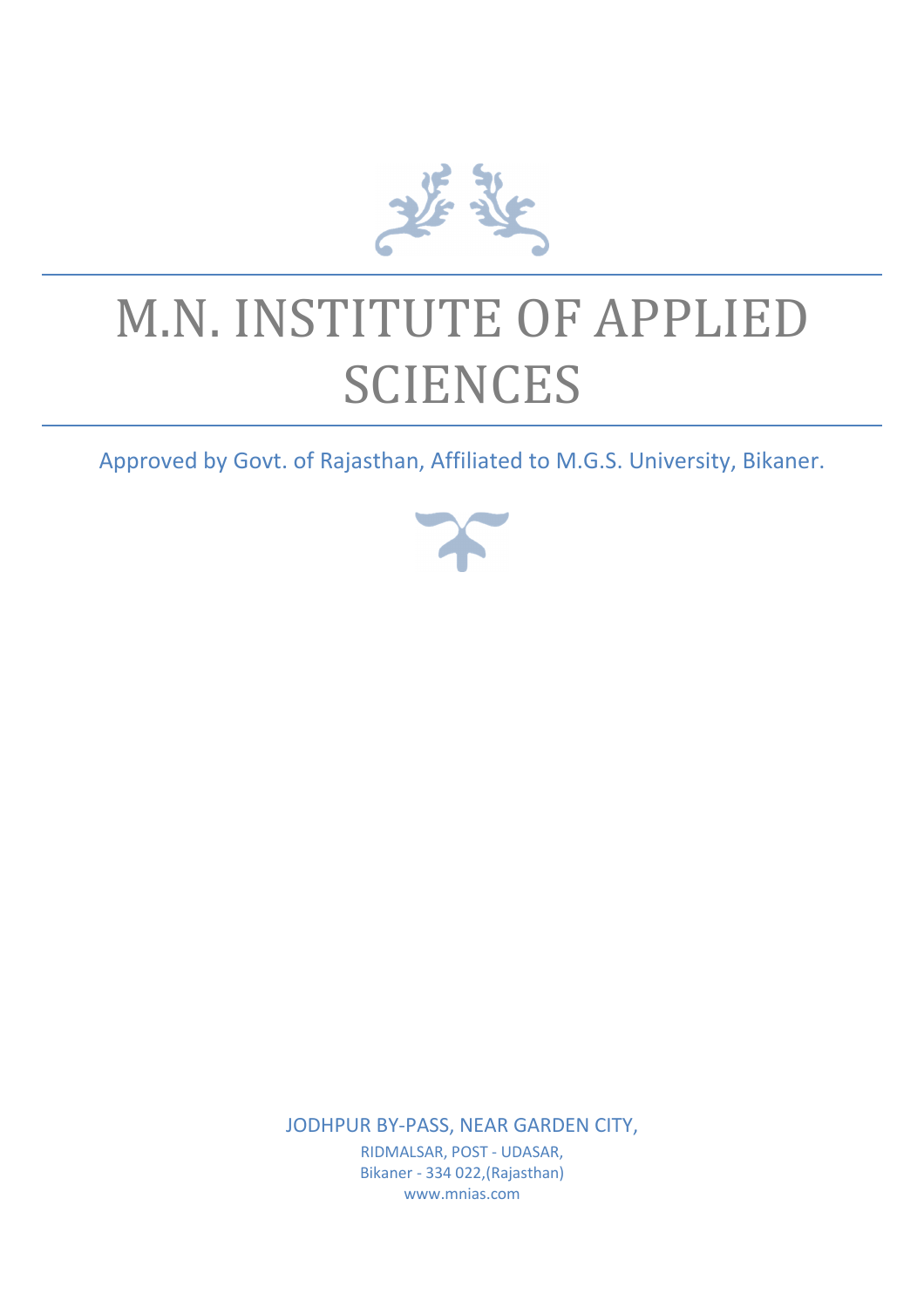

# **M. N. INSTITUTE OF APPLIED SCIENCES,BIKANER**

*(Affiliated to M.G.S. University, Bikaner & Approved by Govt. of Rajasthan)*  Jodhpur By-pass, Near Garden City, Ridmalsar, Post - Udasar, Bikaner - 334 022,(Rajasthan)

### **"Best Biotechnology Institution Award 2009-2010"' (D.S.T., Govt. of Rajasthan, Jaipur)**

#### **"Shiksha Bharti National Award 2011"' (All India Achievers Foundation, New Delhi)**

**Sh. Mangi Lal Nirban President Sh. Raja Babu Nirban Vice President Sh. Fazruddin Nirban Secretary Sh. Mohd. Ali Nirban Chief Managing Director** 

#### **Administration**

| Dr. T.N. Nag<br><b>Director</b>     | M.Sc., Ph. D.,<br><b>FBS</b> | 91-9414140124                  |
|-------------------------------------|------------------------------|--------------------------------|
| Dr. Sapna Tyagi<br>Principal        | M.Sc. Ph. D                  | 91-9001275282<br>91-8875955530 |
| Dr. Karuna Bhargawa<br>Co-ordinator | M.Sc., Ph.D.                 | 91-9529840234                  |

#### **Office :**

| Mrs. Uma Vyas                 | PGDCA, B.Lib. 91-9772072122 |
|-------------------------------|-----------------------------|
| <b>Administrative Officer</b> | 91-8875955533               |

#### **Location:**

| <b>City Office</b> | M.N. Hospital Campus,<br>Near Karni Singh Stadium, Bikaner                           |
|--------------------|--------------------------------------------------------------------------------------|
| <b>Main Campus</b> | Jodhpur By-pass, Near Garden City,<br>Ridmalsar, Post - Udasar,<br>Bikaner - 334 022 |
| Phone No.          | 01513290744                                                                          |
| Website            | www.mnias.com                                                                        |
| E-mail             | mnias $bik@yahoo.com$                                                                |

#### **M.N. Group of Educational Institutes**

- **M. N. Institute of Applied Sciences**
- **M. N. Homeopathy Medical College**
- **M. N. Institute of Teachers Training**
- **M. N. College of Nursing**
- **M. N. School of Nursing**

## **Management Courses & Fee :**

| Sr.<br>No.     | Particular                                                                                                                                     | <b>Amount</b>                     |
|----------------|------------------------------------------------------------------------------------------------------------------------------------------------|-----------------------------------|
| 1              | <b>Admission Form</b>                                                                                                                          | Free                              |
| $\overline{2}$ | Admission registration                                                                                                                         | 300.00                            |
| 3              | Caution Money (Refundable)                                                                                                                     | 1000.00                           |
| $\overline{4}$ | <b>Tution Fee</b>                                                                                                                              |                                   |
|                | *Ph.D. Biotechnology                                                                                                                           | As per university<br><b>Norms</b> |
|                | * M.Sc. Botany                                                                                                                                 | 20,000.00                         |
|                | * M.Sc. Biotechnology                                                                                                                          | 25,000.00                         |
|                | * M.Sc. Microbiology                                                                                                                           | 20,000.00                         |
|                | * M.Sc. Chemistry                                                                                                                              | 22,000.00                         |
|                | *B.Sc. Biology Group                                                                                                                           | 18000.00                          |
|                | (Chemistry/Zoology/Biotechnology/<br>Botany, Microbiology)<br>* B.Sc. Mathematical Group<br>(Chemistry/ Mathematics/ Physics/<br>Computer Voc) | 18000.00                          |
| 5              | College leaving Certificate/ Character                                                                                                         | 100.00                            |
|                | Certificate                                                                                                                                    |                                   |
| 6              | Games and Sports                                                                                                                               | 30.00                             |
| 7              | Library/Reading Room                                                                                                                           | 500.00                            |
| 8              | Magazine                                                                                                                                       | 200.00                            |
| 10             | Union                                                                                                                                          | 200.00                            |
| 11             | Entertainment / Activity                                                                                                                       | 300.00                            |
| 12             | Development                                                                                                                                    | 300.00                            |
| 13             | <b>Student Insurance</b>                                                                                                                       | 50.00                             |
| 14             | I Card & Library Card                                                                                                                          | 120.00                            |

#### **Fee Schedule:**

- $*$  1<sup>st</sup> instalment of tution fee at the time of admission.
- \*  $2<sup>nd</sup>$  instalment of tution fee -October 1<sup>st</sup> to 7<sup>th</sup>
- \*  $3<sup>rd</sup>$  instalment of tution fee -December 1<sup>st</sup> to 7<sup>th</sup>
- \* If fee is not deposited by scheduled date, late fee Rupees 50/- per day will be charged.

#### **Facilities:**

- \* **Free admission form**.
- \* **Free conveyance from MNIAS City office to MNIAS main Campus upto practical examinations.**
- \* **Free text books to B.Sc. (Part-I, II, III) up to examination.**
- **\* Free project guidance & supervision for M.Sc. students.**
- **\* Scholarship provision**
- **\* Hostel facility available (Boys Hostel) (Girls Hostel)**